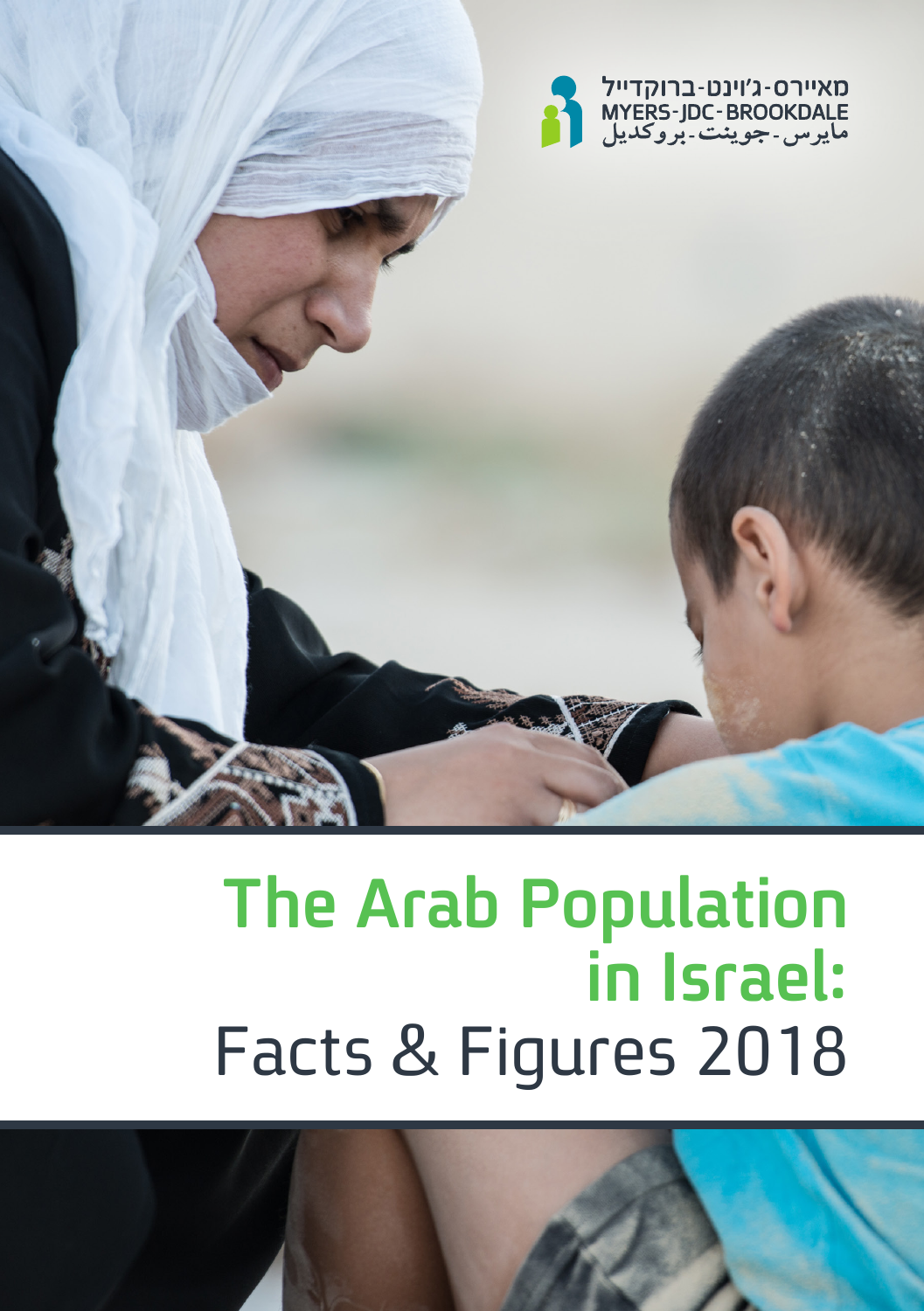#### **The Arab Population in Israel: Facts & Figures 2018**

All data refers to 2016, except where indicated otherwise. Source citations are listed at the conclusion of this document.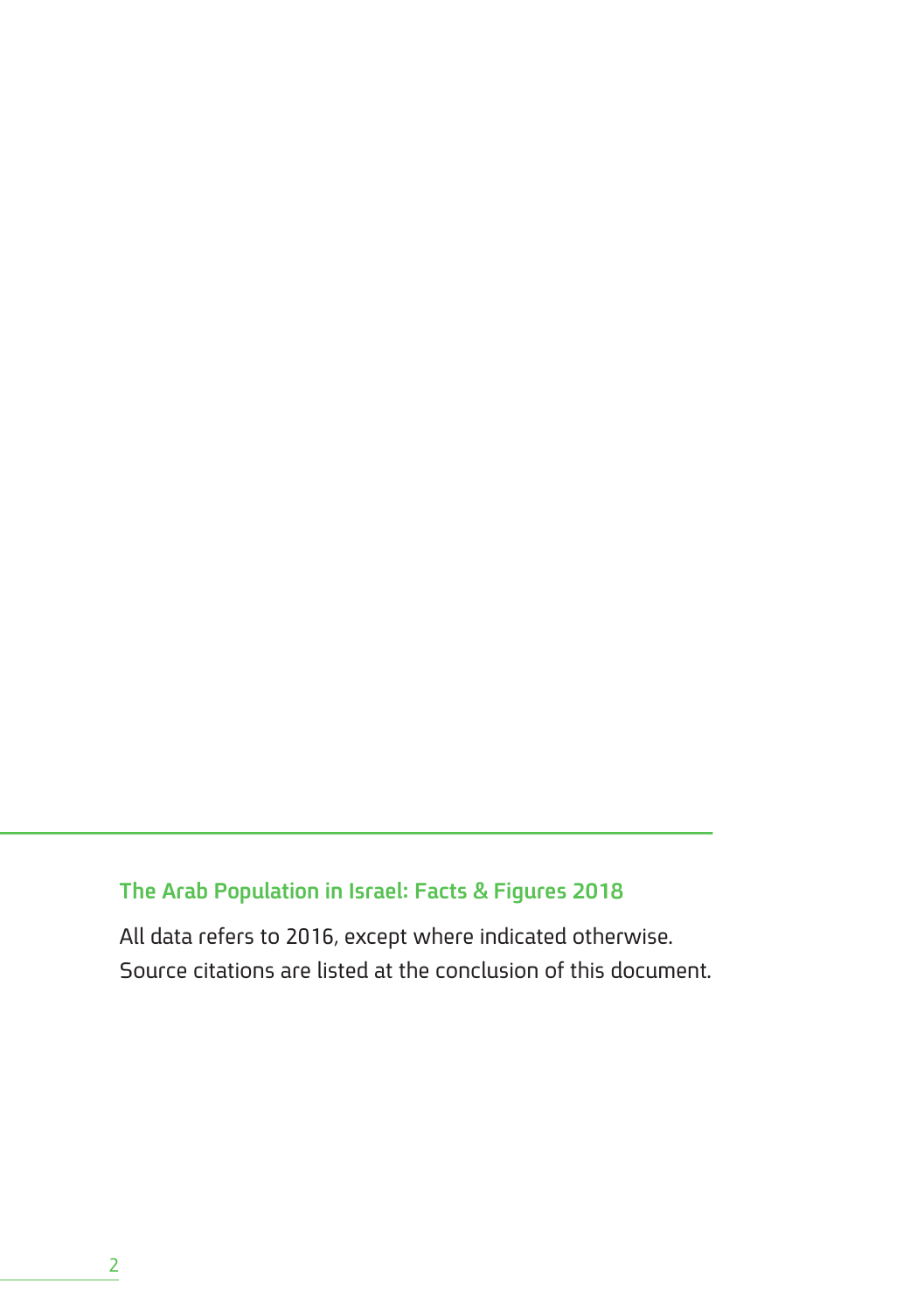# **DEMOGRAPHY**

# **| Total Population**

In 2016, Israel had 1.8 million Arab citizens, representing 21% of the country's total population. (1)

# **| Religious Composition**

As of 2016, 85% of Arabs were Muslim. The remainder were Christians, Druze, and other religions. (2)

# **| Age Structure**

In 2016, 43% of Arabs in Israel were age 18 or younger, as compared with only 32% of Jewish Israelis. (3)

# **| Fertility Rates**

Fertility rates have declined since 1960 among all Arab groups, and the gaps between Arabs and Jews have all but disappeared. Of note is that the fertility rate of both Christian Arabs and of Druze is now below the rate of Jews.

**Figure 1: Fertility Rate (average children per female), by Religious Group, 1960-2016 (4)**

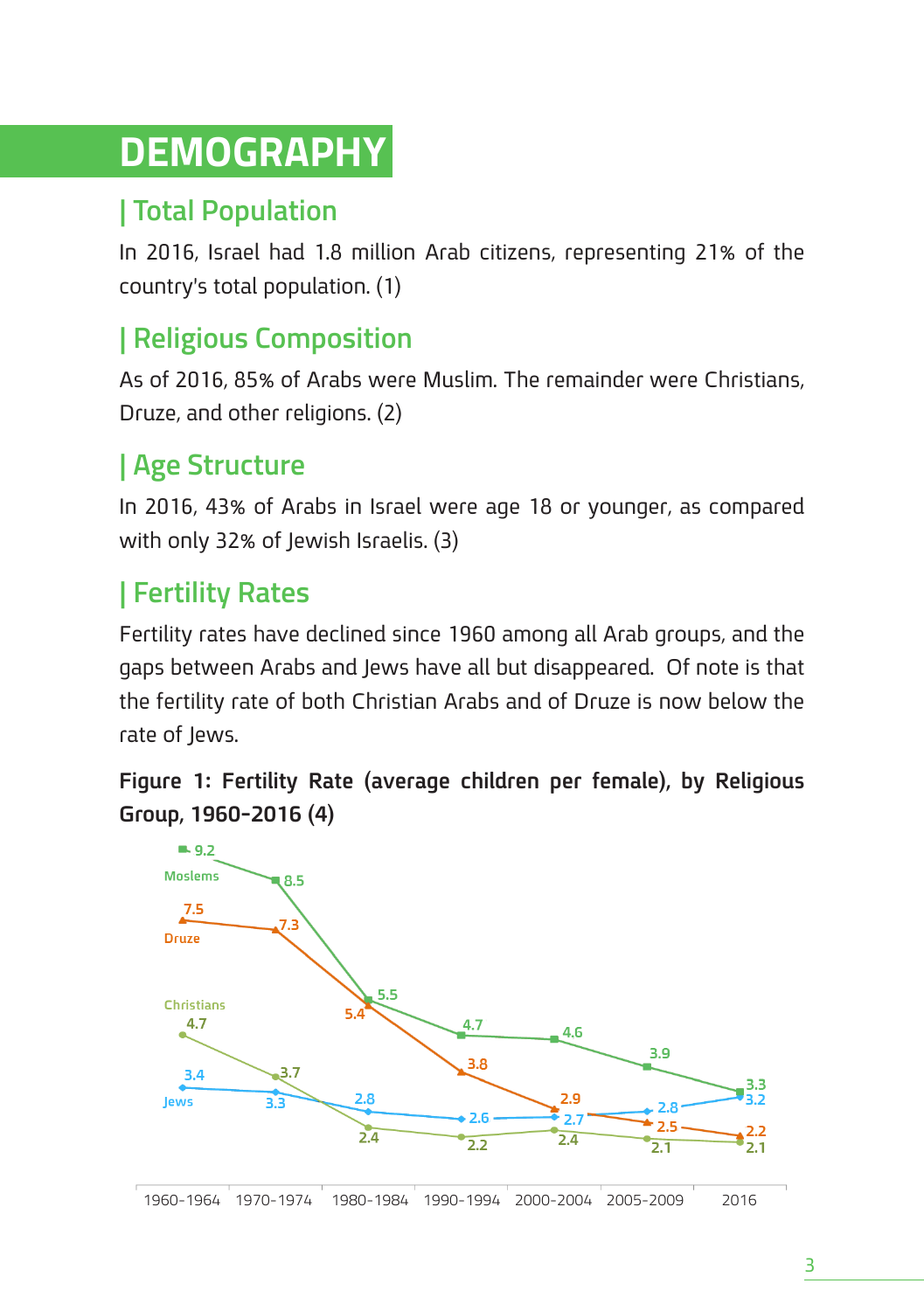# **| Family Size**

Despite the decline in fertility, Arab households are still larger. 10% had five or more children under age 17 in 2016, compared with 7% of Jewish households. (5)

# **EDUCATION**

There have been significant improvements in the educational levels of Arabs, but the gaps between Arabs and Jews are still large.

### **| Dropping Out of High School**

Dropout rates among Arab students continue to be above the rates of Jewish students. In 2016, by age 17, 10% of Arab students had dropped out of school versus 7% of Jewish students. This makes them ineligible for most vocational training programs, and reduces their employment prospects considerably. (6)

#### **| University-bound**

In Israel, high school students take a series of matriculation exams known as bagruyot. These exams are the primary basis for acceptance into higher education. The exam scores, therefore, are an important indicator of the trend in educational advancement and subsequent economic success.

Between 2001 and 2016, general and university-eligible matriculation rates steadily improved among Arab 17-year olds from different backgrounds. (7)

These improvements notwith-standing, matriculation rates are still well below those of Jewish students (apart from the Druze student rates of general matriculation). (7)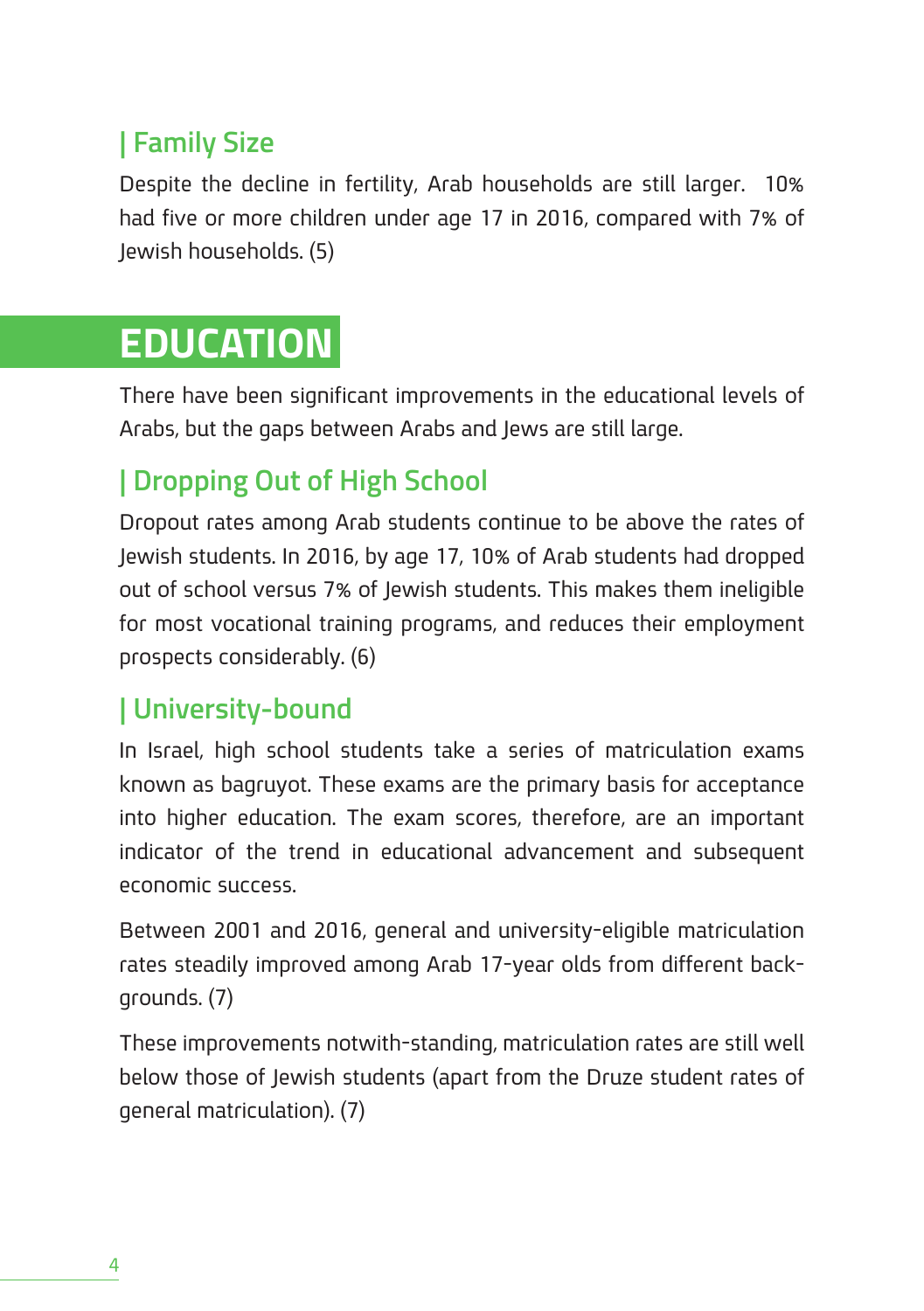**Figure 2: Percentage of Arab and Jewish 17-Year-Olds Receiving General Matriculation Certificate, 2001-2016 (7)**



#### **Figure 3: Percentage of Arab and Jewish 17-Year-Olds Receiving University-Eligible Matriculation Certificate, 2001-2016 (7)**

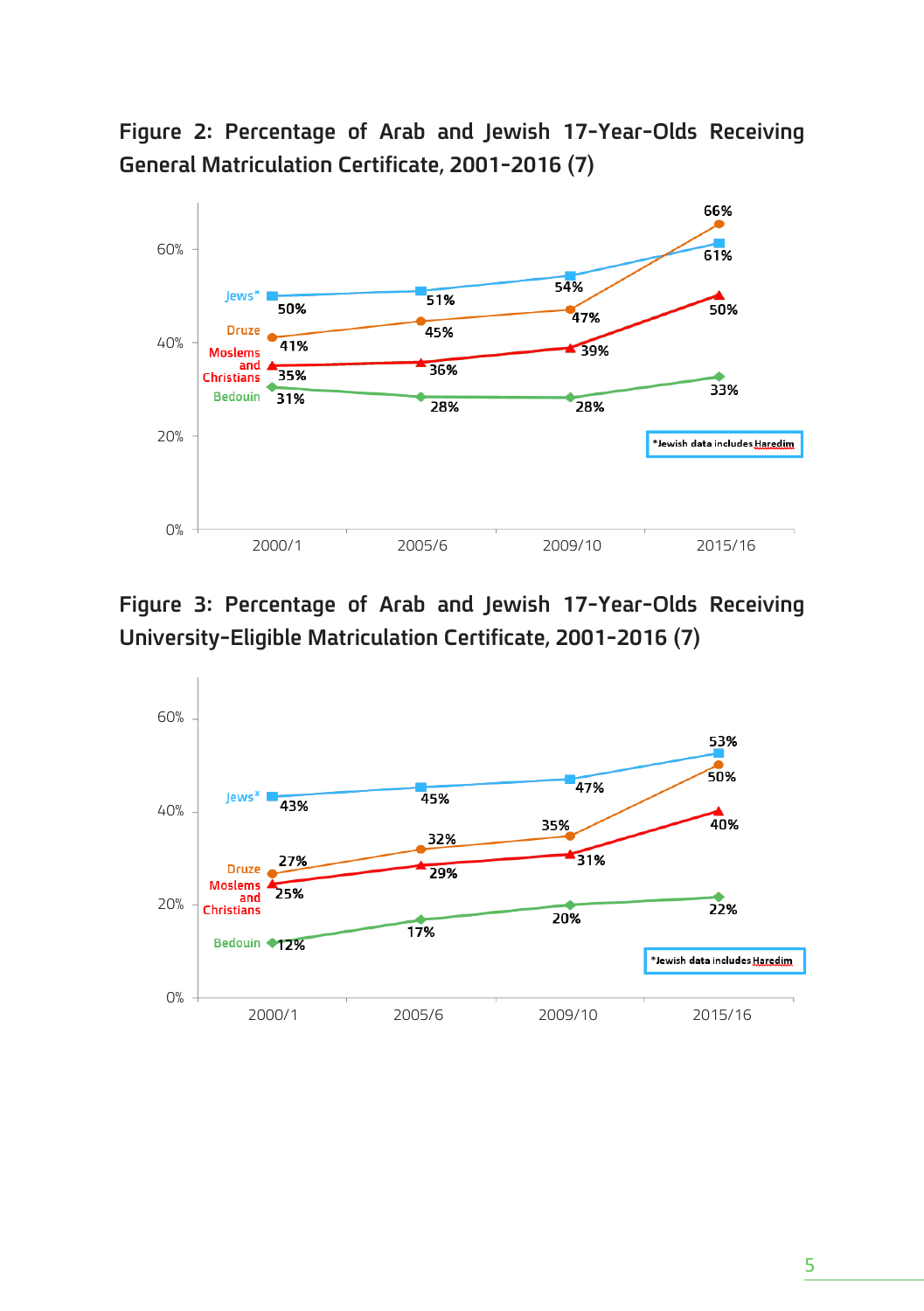### **| Years of Education**

Arab education levels have improved dramatically since 2000, with Arab women making the most rapid educational progress.

In 2016, 29% of Arab women ages 25-34 had 16+ years of education, compared with only 10% in 2000. In fact, the rates for Arab women have now surpassed those for Arab men — 29% compared with 20%. (8)

#### **Figure 4: Percentage with 16+ Years of Education, Arab and Jewish Men and Women, Ages 25-34, 2000 and 2016 (8)**

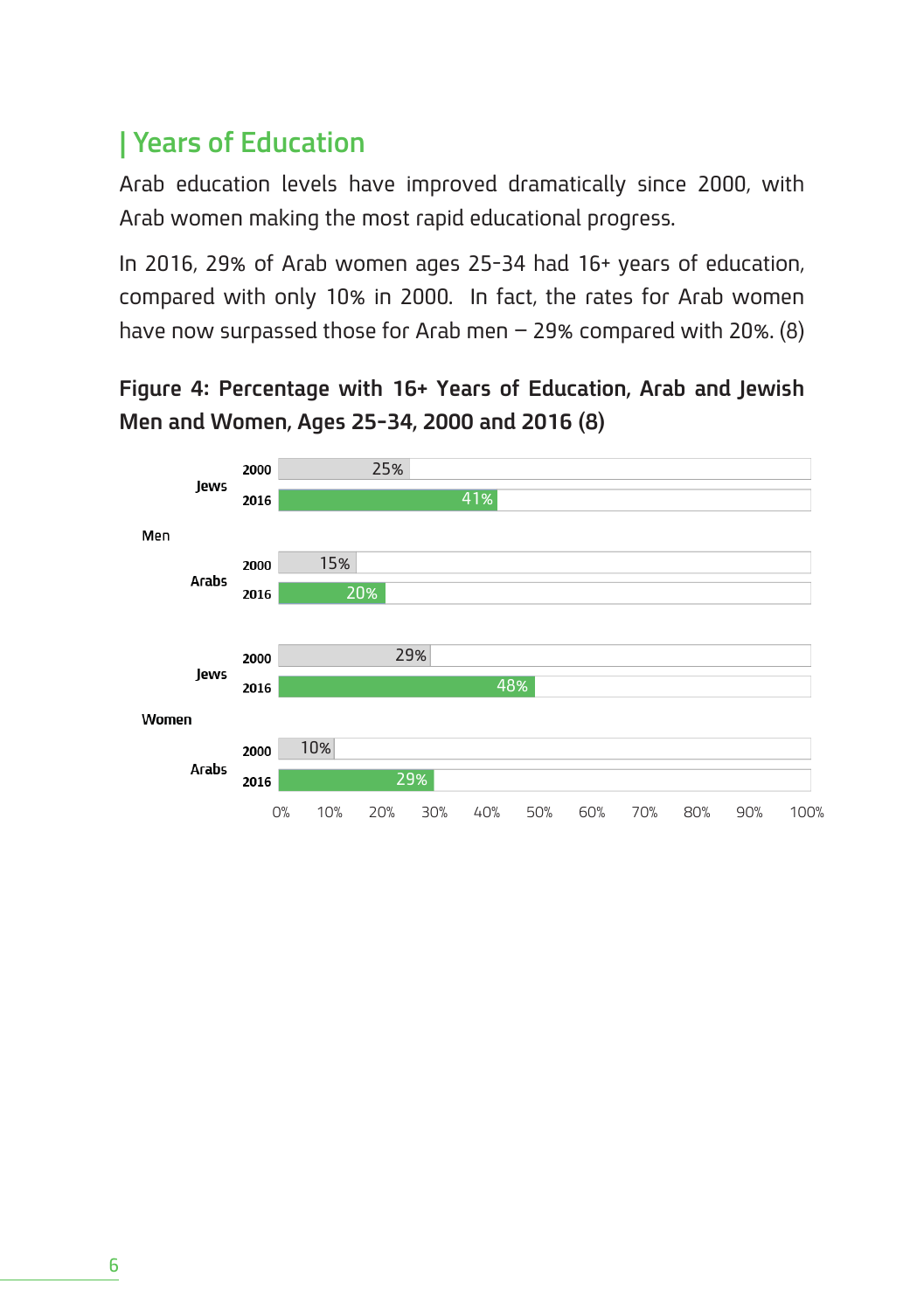# **EMPLOYMENT**

# **| Arab Women**

Even though employment rates for Arab women have increased since 1997, only 32% of Arab women of working age were employed in 2016, compared with 81% among Jewish women. (9)

**Figure 5: Employment among Arab Women and Jewish Women, Ages 25-64, 1997-2016 (9) 25-64, 1997-2016 (8)**

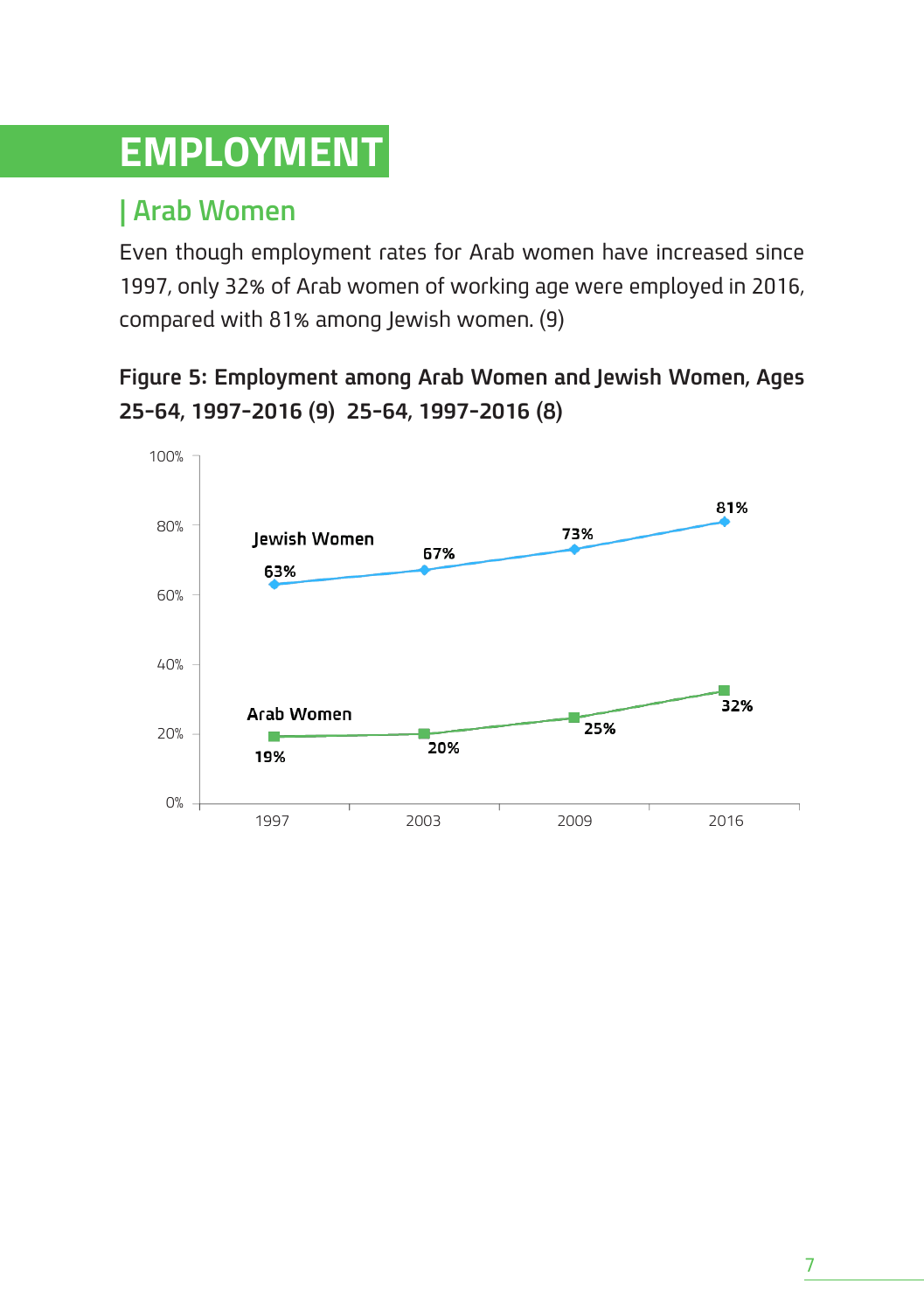### **| Arab Men**

In 2016, 77% of Arab men of working age were employed, compared with 83% of Jewish men. (9)

**Figure 6: Employment among Arab Men and Jewish Men Ages 25-64, 1997-2016 (9)**



# **SOCIO-ECONOMIC STATUS**

The gaps in family size, education, employment and wages and have led to major gaps in socio-economic status between Arabs and Jews.

- In 2016, 53% of Arab families lived in poverty (after taxes and transfer payments), compared with 14% of Jewish families. (10)
- 66% of Arab children lived in poverty, compared with 20% of Jewish children. (10)
- Arab families constitute 38% of all poor families, far above their proportion of all Israeli families (13%). (11)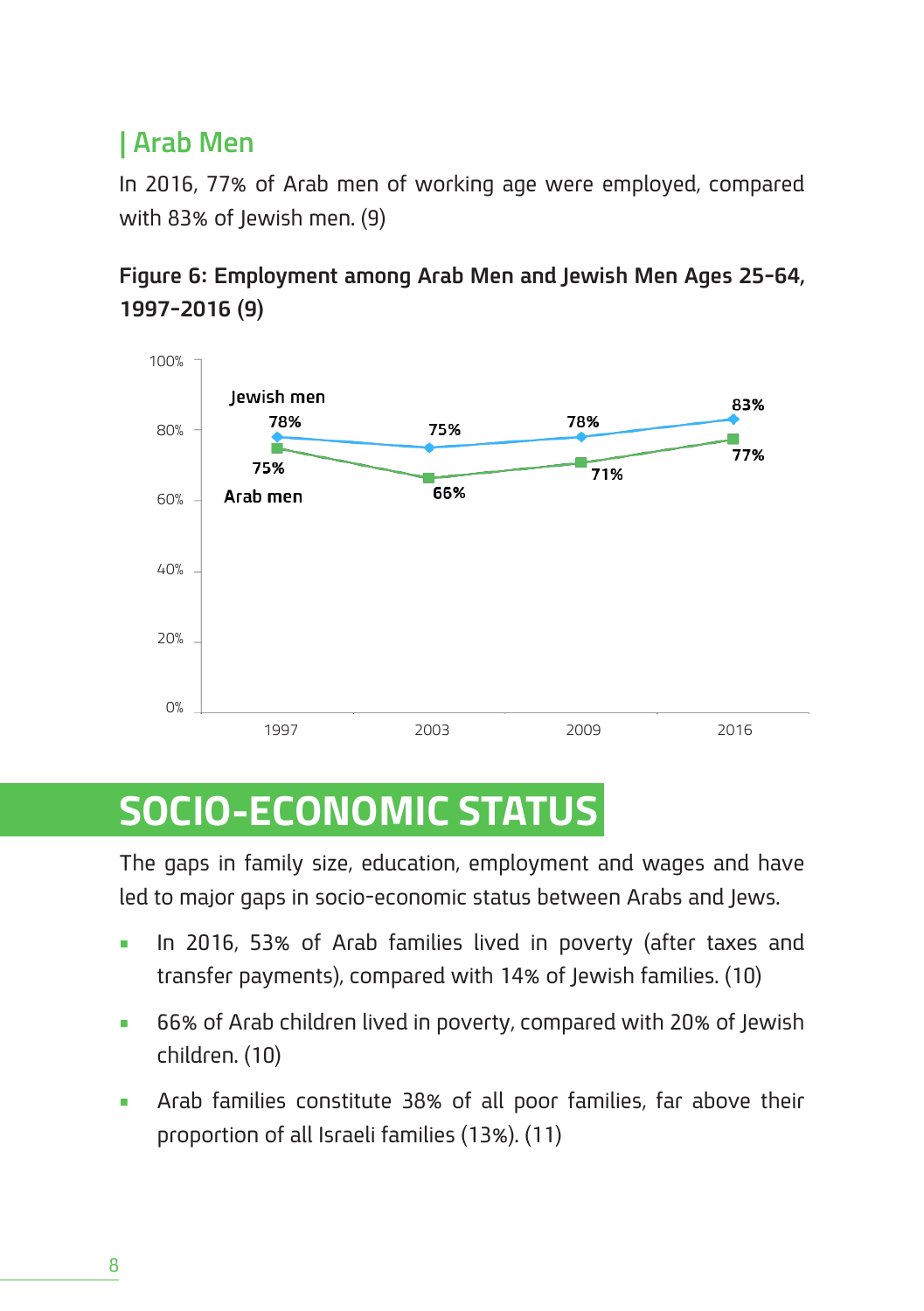# **HEALTH**

### **| Life Expectancy**

Life expectancy has increased considerably among Arab men and women since 2000. In 2016, life expectancy for Arab men was 77.2 years, and 81.4 years for Arab women. (12)

**Figure 7: Life Expectancy in Years for Arab and Jewish Men and Women, 2000 and 2016 (12)**



# **| Infant Mortality**

The infant mortality rate among the Arab population has declined drastically over the years, although the 2014-16 rate of 6.2 per thousand for Arabs is still almost three times the rate for Jews and others (2.2 per thousand). (13)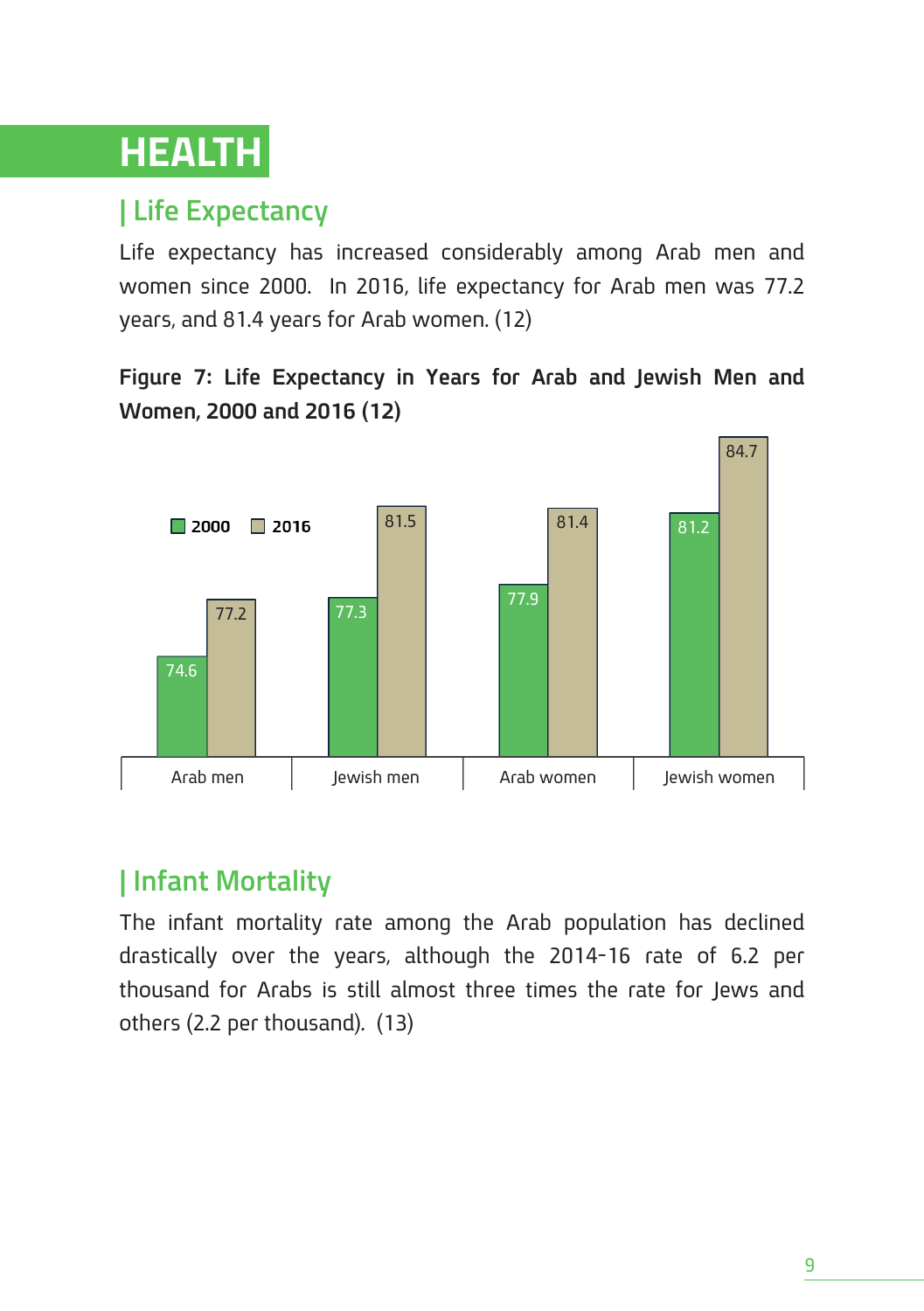# **| Disability**

Disability rates among both adult and elderly Arabs are significantly higher than the rate among Jewish Israelis, especially the rates of those severely disabled. (14)



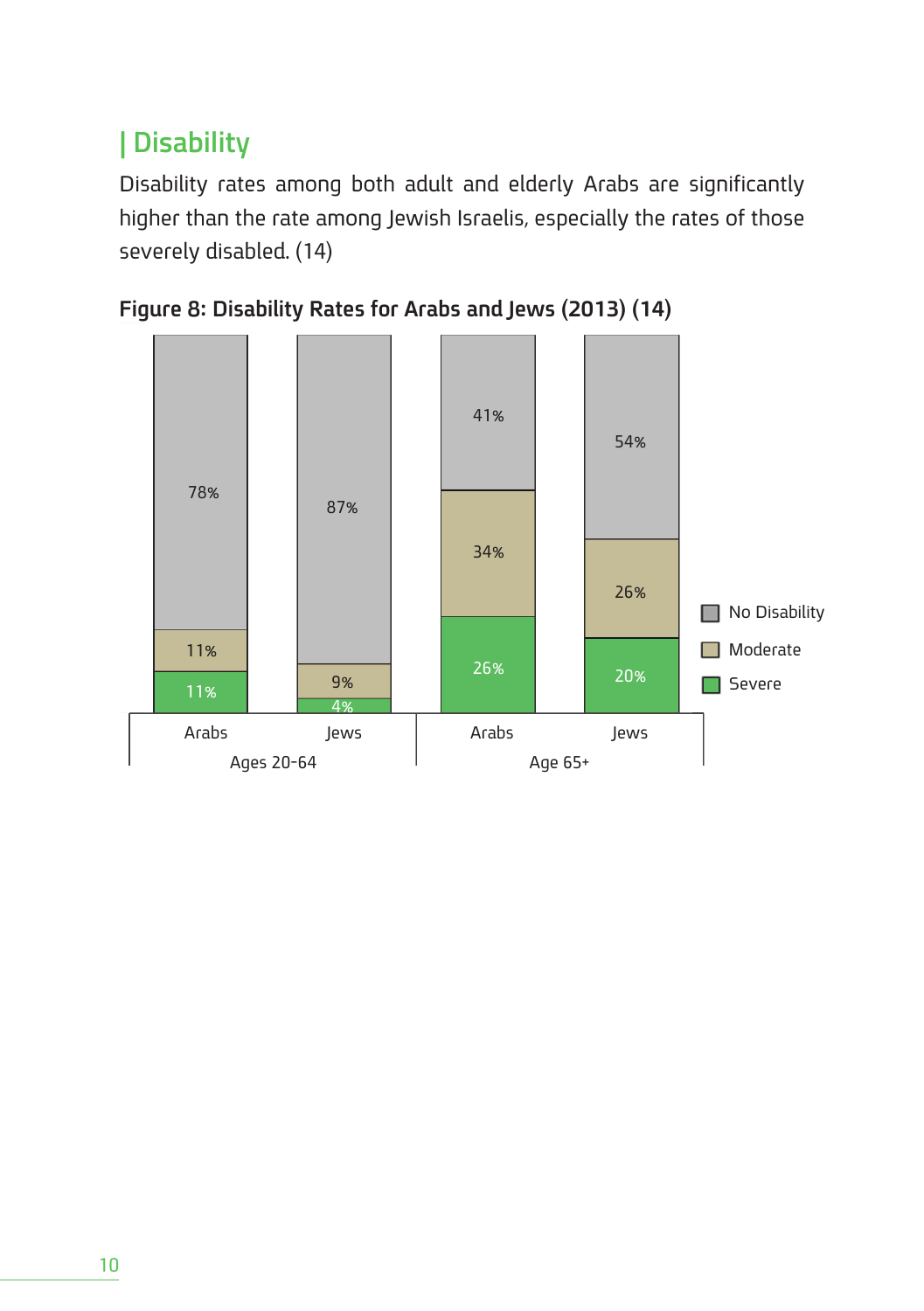# **Sources**

- 1. Statistical Abstract of Israel, Central Bureau of Statistics, 2016, Table 2.1.
- 2. Statistical Abstract of Israel, Central Bureau of Statistics, 2016, Table 2.2.
- 3. Statistical Abstract of Israel, Central Bureau of Statistics, 2016, Table 2.3.
- 4. Statistical Abstract of Israel, Central Bureau of Statistics, 2016, table 3.13.
- 5. Statistical Abstract of Israel, Central Bureau of Statistics, 2016, Table 5.4.
- 6. MJB special analysis of Central Bureau of Statistics data.
- 7. MJB special analysis of data from the Ministry of Education, Examinations Division and Data Processing Administration, "Matriculation Exams Data 2015," Jerusalem 2016.
- 8. MJB special analysis of Central Bureau of Statistics data, 2000 and 2016, Table 8.71.
- 9. Central Bureau of Statistics special data extract from Labor Force Survey, 2016.
- 10. National Insurance Institute Annual Poverty Report, 2016, Table 7.
- 11. National Insurance Institute Annual Poverty Report, 2016, Table 8.
- 12. Statistical Abstract of Israel, Central Bureau of Statistics, 2016, table 3.24
- 13. Statistical Abstract of Israel, Central Bureau of Statistics, 2016, Table 3.11.
- 14. General Social Survey, Central Bureau of Statistics, 2015.